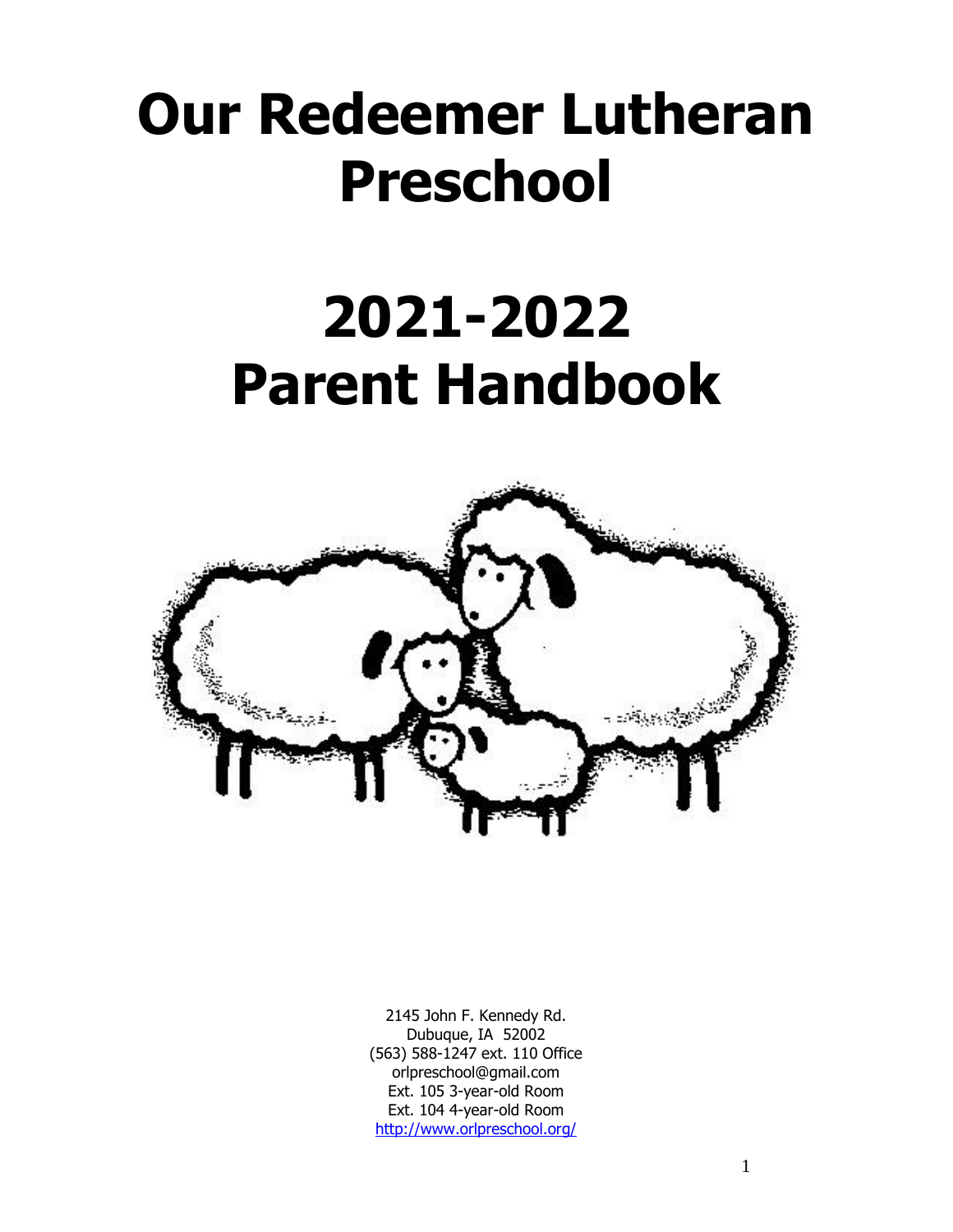## **Our Redeemer Lutheran Church 2021-2022 Staff**

# **Office Staff**

Pastor -- Rev. Kristian Kincaid Assistant Pastor -- Rev. Jesse Cearlock Office Manager -- Mrs. Teresa Cose

## **Preschool Staff**

The teachers for the school year are as follows:

**MW (3-year-olds)** Mrs. Amy Welter, Teacher Mrs. Maria Troftgruben, Paraeducator

**TTH (3-year-olds)** Mrs. Amy Welter, Teacher Mrs. Maria Troftgruben, Paraeducator

**M-TH AM (4/5-year-olds)** Mrs. Ashley Crimmins, Teacher Mrs. Jenny Shulista, Paraeducator

**M-TH PM (4/5-year-olds)** Mrs. Amy Kruse, Teacher Mrs. Jenny Shulista, Paraeducator

Our Redeemer Lutheran Preschool 2145 John F. Kennedy Rd. Dubuque, IA 52002 [orlpreschool@gmail.com](mailto:orlpreschool@gmail.com) (563) 588-1247 ext. 110 Office Ext. 105 3-year-old Room Ext. 104 4-year-old Room [http://www.orlpreschool.org](http://www.orlpreschool.org/)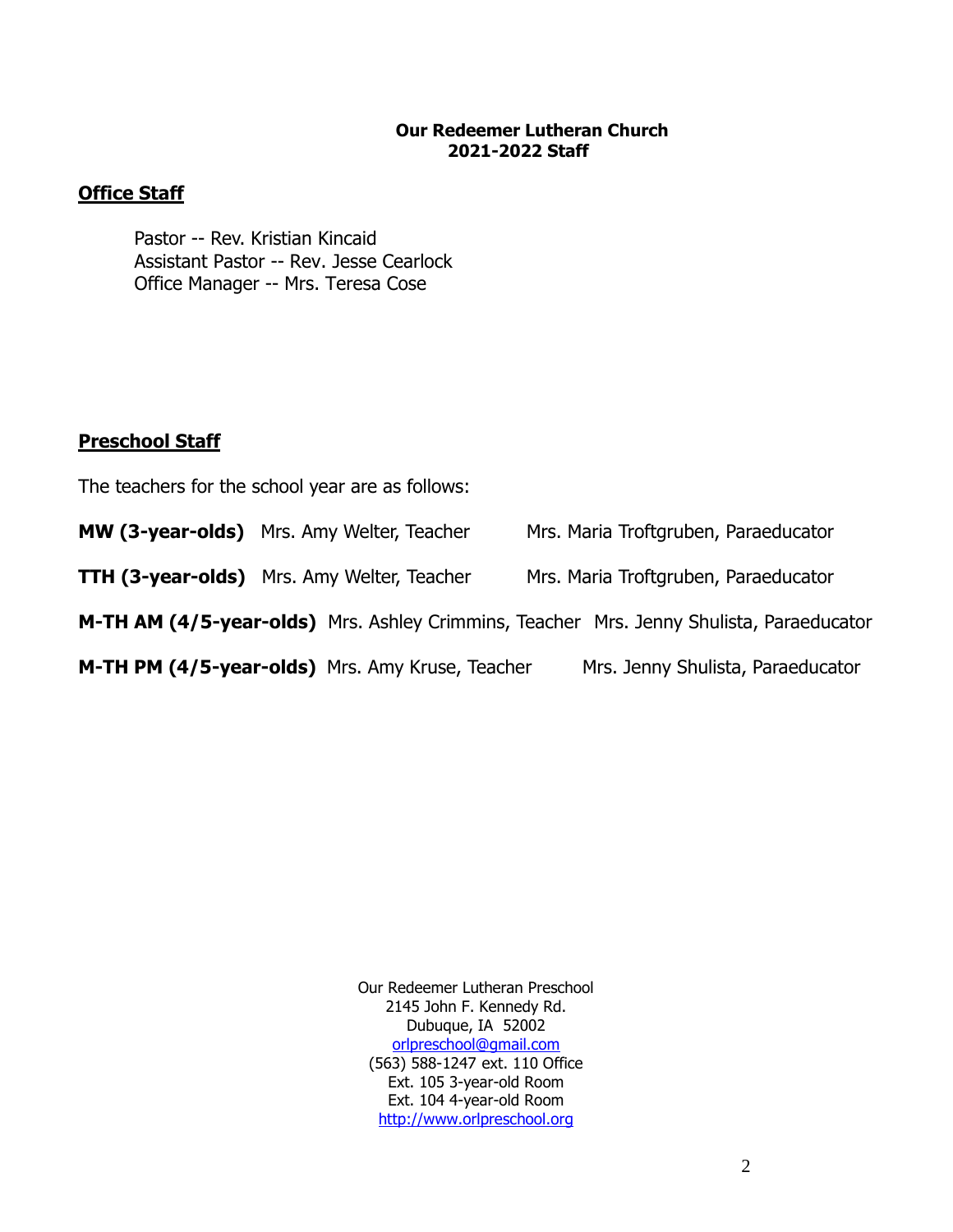## **PRESCHOOL HANDBOOK**

## **INTRODUCTION**

Our Redeemer Lutheran Preschool is a Christian Preschool offering a Christ centered cross-focused education to students ages 3-5. Our Redeemer Lutheran Preschool, which is sponsored by Our Redeemer Lutheran Church and is licensed by the Iowa State Department of Health and Social Services, began in September 1971 as a response to a request for a Christian Preschool and provides an education, which makes known the love of Christ Jesus.

We welcome you into our family. This handbook has been written to answer questions you may have about our preschool program. You will find general information regarding Our Redeemer Preschool, as well as our enrollment requirements. Thank you for selecting us! We hope to provide a rewarding experience for you and your child.

#### **STATEMENT OF PURPOSE**

Our Redeemer Lutheran Preschool is dedicated to providing children with a Christian Education and Early Childhood experiences to supplement those learned at home. Our Preschool offers young children a Christian setting in which to grow, to learn, and to develop physically, spiritually, intellectually, emotionally, and socially.

We provide:

- Jesus-centered teaching
- **Excellent certified staff**
- Low student/teacher ratio
- Age-appropriate activities
- Hands-on experiences

To develop:

- A good self image
- Trust and respect for others
- Loving, caring, sharing attitude
- Kindergarten readiness
- "The whole child" in all areas of learning

## **RELATIONSHIP TO THE CONGREGATION**

The Preschool was established by the congregation of Our Redeemer Lutheran Church with the belief that a Christian Preschool can serve as a mission outreach to reach families for Christ.

## **PRESCHOOL GOVERNING BOARD**

A Board of Directors governs Our Redeemer Preschool. This Preschool Board works with the Center Director to formulate policies and goals for the preschool. The parents of each class will elect their Parent Representative for the Preschool Board at the beginning of each school year.

#### **QUESTIONS AND CONCERNS**

Please feel free to contact your preschool teacher at school with any questions or concerns you might have. If you wish, you may contact the Chairman of the Preschool Board, Sarah Syphard, by calling the church office at 588-1247. If you have any questions about tuition or other fees, you may contact the Director, Amy Kruse.

#### **TAX INFORMATION**

If you claim the tax credit for child or dependent care expenses on your income tax you will need this information: Our Redeemer Preschool 2145 John F. Kennedy Rd. Dubuque, IA 52002 Tax identification number: 42-606-4390

## **HOURS OF OPERATION**

The center is open the following hours: Monday through Thursday 8:00 am – 4:00 pm.

The 3-year-olds attend class on Monday and Wednesday or Tuesday and Thursday from 8:45 am to 11:15 am. The Monday-Thursday morning class for 4/5-year-olds is held from 8:30 am to 11:30 am. The Monday-Thursday afternoon class for 4/5 year-olds meets from 12:30 pm to 3:30 pm.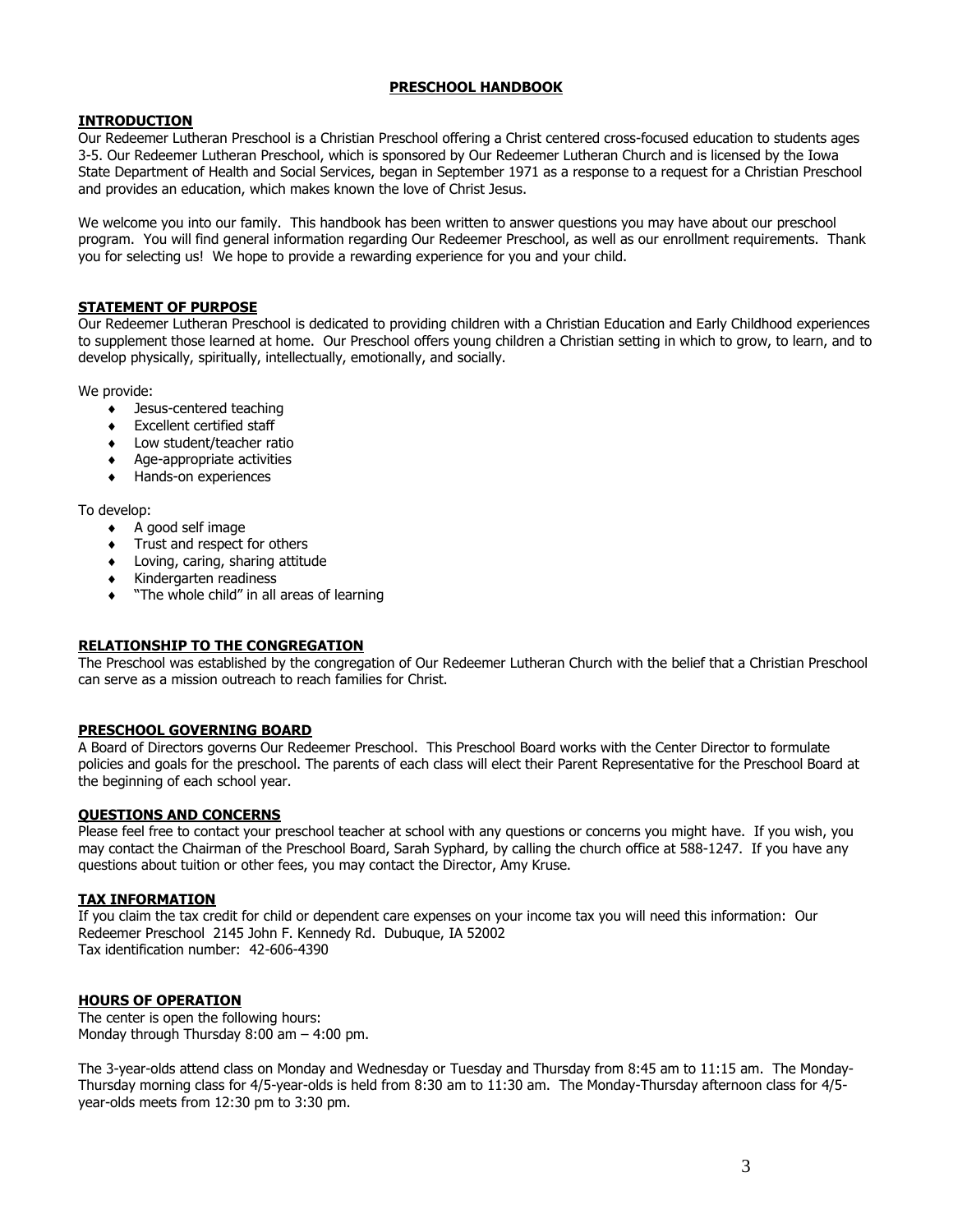## **OUR REDEEMER LUTHERAN PRESCHOOL PARENTS GRIEVANCE POLICY**

Should any difference of opinion arise between parent(s) and preschool staff, the procedure outlined below will be followed in an effort to reach a conclusion that is satisfactory to both parties involved.

- 1. The parent(s) will orally communicate the matter to the teacher of their child's class.
- 2. If the grievance cannot be resolved in Step 1, the matter must be referred in writing by parent(s) to Director of Our Redeemer Preschool. If Preschool Director is the teacher involved, the matter will be referred to the Chairman of the Preschool Board in writing. The chairman shall meet with both parent(s) and staff member(s) involved to be sure he/she has a clear understanding of the viewpoints of both sides of the issue.
- 3. If the matter cannot be resolved, the grievance shall be addressed by the full membership of the Preschool Board.
- 4. If at any time a matter appears to be a legal issue, the Our Redeemer council President must be informed. He will give guidance to the Preschool Board as to the direction necessary for resolution of the matter. The Iowa District East (IDE) attorney will be consulted as required for this resolution.

#### **NONDISCRIMINATION POLICY/ENROLLMENT**

Our Redeemer Preschool admits students of any race, color, nationality, and ethnic origin to all the rights, privileges, programs, and activities generally accorded or made available to students at the school. It does not discriminate on the basis of race, color, nationality, and ethnic origin in administration of its educational policies, admissions policies, scholarship programs, or other school-administered programs.

Our Redeemer Preschool is a state-licensed program. Therefore, the forms listed below are required forms that must be completed before your child's first day of attendance. Because the State of Iowa requires these forms, we do not have the ability to make any exceptions. **Please fill out all spaces on the forms**. If something does not apply, please list N/A in the section. **If your child's enrollment packet is not returned to the preschool by your child's first day, we will have to deny attendance.**

## **REGISTRATION FORMS NEEDED**

- 1. Intake Form
- 2. Travel and Activity Authorization and Picture/Information Release Form
- 3. Volunteer/Field Trip Form
- 4. Volunteers are Considered Mandatory Reporters
- 5. Current Immunization Record
- 6. Physical Examination Form
- 7. Copy of Birth Certificate (grant requirement)
- 8. 4/5-year-old Preschool Student Registration Form (grant requirement)

## **ENROLLMENT REQUIREMENTS**

All 3-year-old students of Our Redeemer Preschool must be toilet trained.

Children who are three-years-old by September 15, may attend the fall semester classes that meet on either Mondays and Wednesdays or Tuesdays and Thursdays from 8:45-11:15 AM. If there is space available, children who will be three-years-old by January 15, may attend this class for the spring semester (beginning in January). These classes include a Christian emphasis orientation to preschool – social development, large and fine motor development, music and creative movement, language skills, and cognitive skills. The Preschool is licensed by DHS to have no more than 42 children at one time. However, the 3 and 4-year-old classroom is limited to 10 students.

Children who are four or five-years-old by September 15, may attend the classes that meet Monday-Thursday from 8:30-11:30 AM or Monday-Thursday from 12:30 – 3:30 PM. These classes are pre-Kindergarten groups that will incorporate a Christian emphasis as the children work on cognitive skills, social development, large and fine motor development, music and creative movement, and language skills. The Preschool is licensed by DHS to have no more than 42 children at one time. However, the 4 and 5-year-old classroom is limited to 15 students. During a pandemic, class sizes may be limited to less than 15.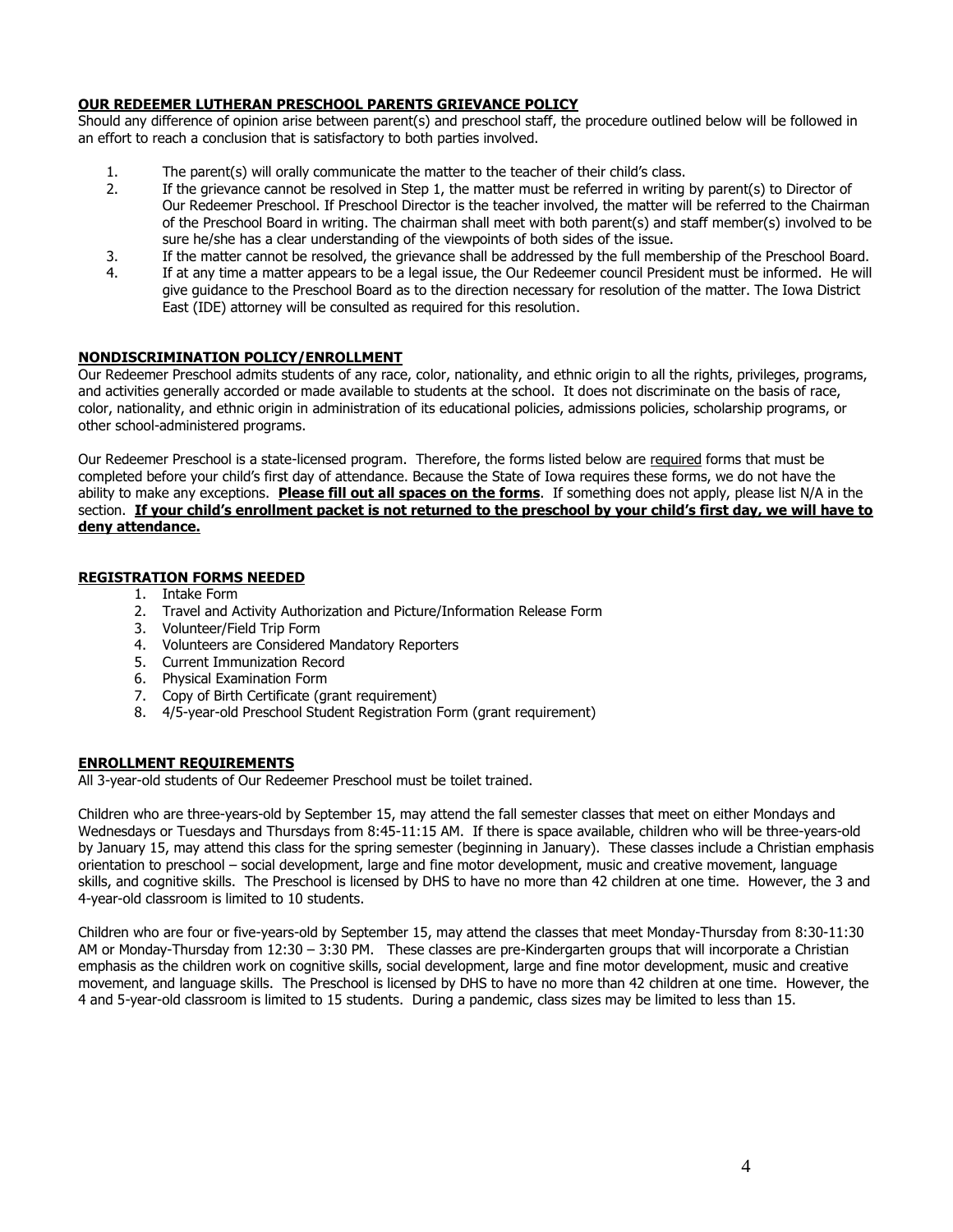## **CURRICULUM**

Our curriculum is designed to:

- help each child grow spiritually, socially, physically, emotionally, and intellectually,
- make known the love of Christ Jesus
- provide a hands-on learning experience,
- assist each child to develop a good self image,
- foster trust and respect for the rights of others,
- develop and refine intellectual and social skills,
- encourage kindergarten readiness,
- develop large and small muscle groups,
- create a loving, caring and sharing attitude,
- provide a Christian setting and approach to the whole child in all areas of learning.
- A chapel service is held weekly by a Pastor from Our Redeemer Church.
- We use Creative Curriculum as a guide on room arrangement and developmental areas of focus.
- We use Teaching Strategies Gold in the 4/5-year-old classrooms as a way to assess our students.

### **PAYMENT OF TUITION FOR 3-YEAR-OLDS ONLY**

You will have nine tuition payments – one for every month your child attends school. The first payment was due May 1, 2021. All other month's tuition will be payable on the first of the month beginning September 1, 2021 until April 1, 2022. There will not be a reduction in tuition costs due to missed days. If tuition problems arise, you may discuss this issue with the Center Director, who will discuss your options with you.

No refunds will be made for regularly scheduled holidays or snow days, or when the child is taken on vacation. In case of illness extending beyond two weeks, written requests may be submitted to the Preschool Board of Directors for consideration for adjustment of tuition.

In the event of a pandemic or natural disaster and the preschool is closed for more than 2 weeks, tuition will be refunded for students paying tuition in the 3-year-old program and students who are 5-years-old and paying tuition.

If payment of tuition and/or fees has not been received by the  $15<sup>th</sup>$  of the month it was due, the Preschool Director will call and ask for an update on the family's situation. If no payment is received by the  $25<sup>th</sup>$  of the month, a letter will be sent to the family. If the issue is not resolved by the last day of the month, a second letter will be sent informing the parents their child will be taken off of our enrollment beginning on the first of the upcoming month until tuition is paid up to date.

If your family is finding it difficult to make your tuition payments, please contact the Center Director, Mrs. Kruse, or the Preschool Board Chair, Dian Gilmore for assistance. There are funds available to families who qualify, and your name will be held confidential.

There will be no tuition fees for children who are age 4 by Sept. 15<sup>th</sup>, 2021 as Our Redeemer Preschool is participating in the State Voluntary Preschool Grant Program.

Monday/Wednesday or Tuesday/Thursday class: Tuition is \$120 per month. Monday-Thursday AM or PM class: Tuition is FREE for 4-year-olds. Monday-Thursday AM or PM class: Tuition for 5-year-olds is \$300 per month.

## **REGISTRATION FOR THE 2021-2022 SCHOOL YEAR**

You may receive an application from your child's teacher or in the church office after January 1, 2021. The registration fee of \$50 is due when you enroll your child. This fee holds your child's place in the class of your choice or holds your place on the waiting list until May 1, 2021. This \$50 fee is non-refundable. Applications without the registration fee will not be accepted. **There is no registration fee for the 4-year-old children who participate in the voluntary preschool grant program.**

Your child is permanently enrolled in the 3-year-old class when your first of nine tuition payments is received—at any time between the date you register and May 1, 2021\*. This first tuition payment will only be refundable after May 1 with consent of the Preschool Board in extenuating circumstances (moving out of the state, etc).

There is also a \$50 snack fee for all children in our 3-year-old program. This is due along with the registration fee. There is a \$100 snack fee for children who are 5-years-old by Sept. 15, 2021. This snack fee is due by May 1, 2021. **There is no snack fee for children who participate in the voluntary preschool grant program. However, donations for snack fees are accepted.**

Registration for the upcoming school year begins January 3, 2022 for returning students, their siblings, and congregational members of Our Redeemer Lutheran Church, St. Paul's Lutheran Church & St. Matthew's Lutheran Church.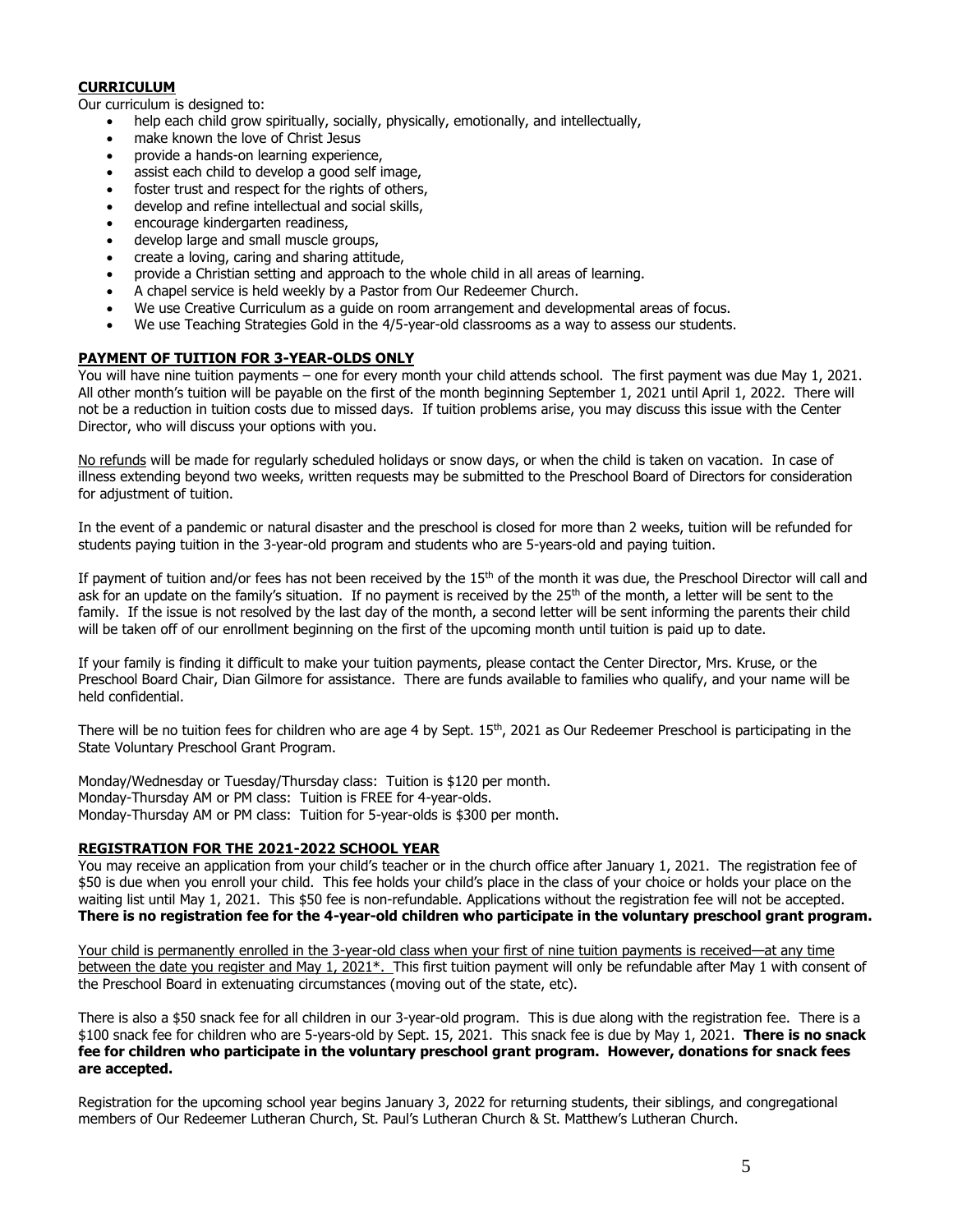Any family that is not current with their tuition for the current school year will not be accepted for enrollment until their tuition is brought up to date.

Registration for the rest of the community begins February 1, 2022. You may send your application into the church at any time in January. If the class receives more applications than we have openings, the director will accept applications in the order they are received.

\*Again, if your family would find it difficult to make your tuition payments, please contact the Center Director, Mrs. Kruse, or the Preschool Board Chair, Dian Gilmore, for assistance WHEN YOU APPLY. There are funds available to families who qualify, and your name will be held confidential.

## **VACATIONS, HOLIDAYS, AND CANCELLATIONS**

The preschool monthly calendar will note vacation time, in-service days, and holidays. Please note that we try to follow the Dubuque Community Schools calendar but occasionally may have other days off.

It is important to listen to a radio or TV station to hear if the Dubuque Community Schools are delaying school or canceling school for weather related reasons. Because we cannot telephone each family if our preschool will be closed for bad weather, we have adopted the following policy:

If the Dubuque Community Schools (DCS) are delaying their start time by one hour, we will have school as usual.

#### **If the DCS are delaying their start time by two hours, we will start all morning classes at 9:30.**

If the DCS are canceling completely because of weather, we are cancelled all day also. Weather cancellations will be made up at the end of the school year or days will be added according to staff availability. The Director will decide which days will be used for makeup days and a notice will be given to parents if any need to be made up.

On excessively hot days, if the Dubuque Community Schools cancel or have early release because of heat, we will still meet. We have a great air conditioning system and classes will still be held, they will just not play outside on those days.

**We will email and text all families and make an announcement on our Facebook page when there are weather related changes in our schedule.**

## **CANCELLATIONS DUE TO CONTAGIOUS OUTBREAK OR PANDEMIC**

Our 3-year-old program will close, and refunds will be issued if we are closed for an extended period of time (more than 2 weeks). Our 4-year-old program will close also due to outbreaks or a pandemic. At this time, there are no requirements to complete activities online if this should happen. We will keep you informed via text and email. Some materials may be provided that you can work on at home, but this would all be voluntary for the teachers to provide and for children to complete.

## **EMERGENCY DRILLS**

Tornado and fire drills are practiced monthly at preschool. We practice exiting to safe areas and following disaster procedures. Verbal roll calls are taken. The route for both drills is posted.

If other emergencies would occur while preschool is in session (such as a chemical spill, power failure, or bomb threat), we will follow all safety procedures. Parents would be contacted as soon as possible so that they may see to their child's needs and remove them if necessary.

## **CHILD ABUSE/NEGLECT**

Our Redeemer Lutheran Preschool complies with the Iowa Code Section 232.69 which requires any director or employee of a licensed child care center to report to the Department within 24 hours when, in the course of working with a child, they have reason to believe that the child has suffered sexual abuse, physical abuse, or neglect. The first oral report must be followed within 48 hours with a written report to the Department. The person who has witnessed the abuse or the effects of the abuse should make the reports.

Staff may report suspected child abuse by calling the county Department of Human Services office or calling the 24-hour, tollfree, Child Abuse Hotline number: 1-800-362-2178.

#### **DISCIPLINE POLICY**

Our goal at Our Redeemer is to provide loving guidance and encouragement. We try to role model kind words and respectful behavior towards others. If a child is misbehaving, we use praise, redirection, and other behavior management techniques to help the child make better choices. We may occasionally use "time-out" to help a child gain control. The teaching staff will implement the discipline procedures stated here, which utilize the environment and a variety of techniques.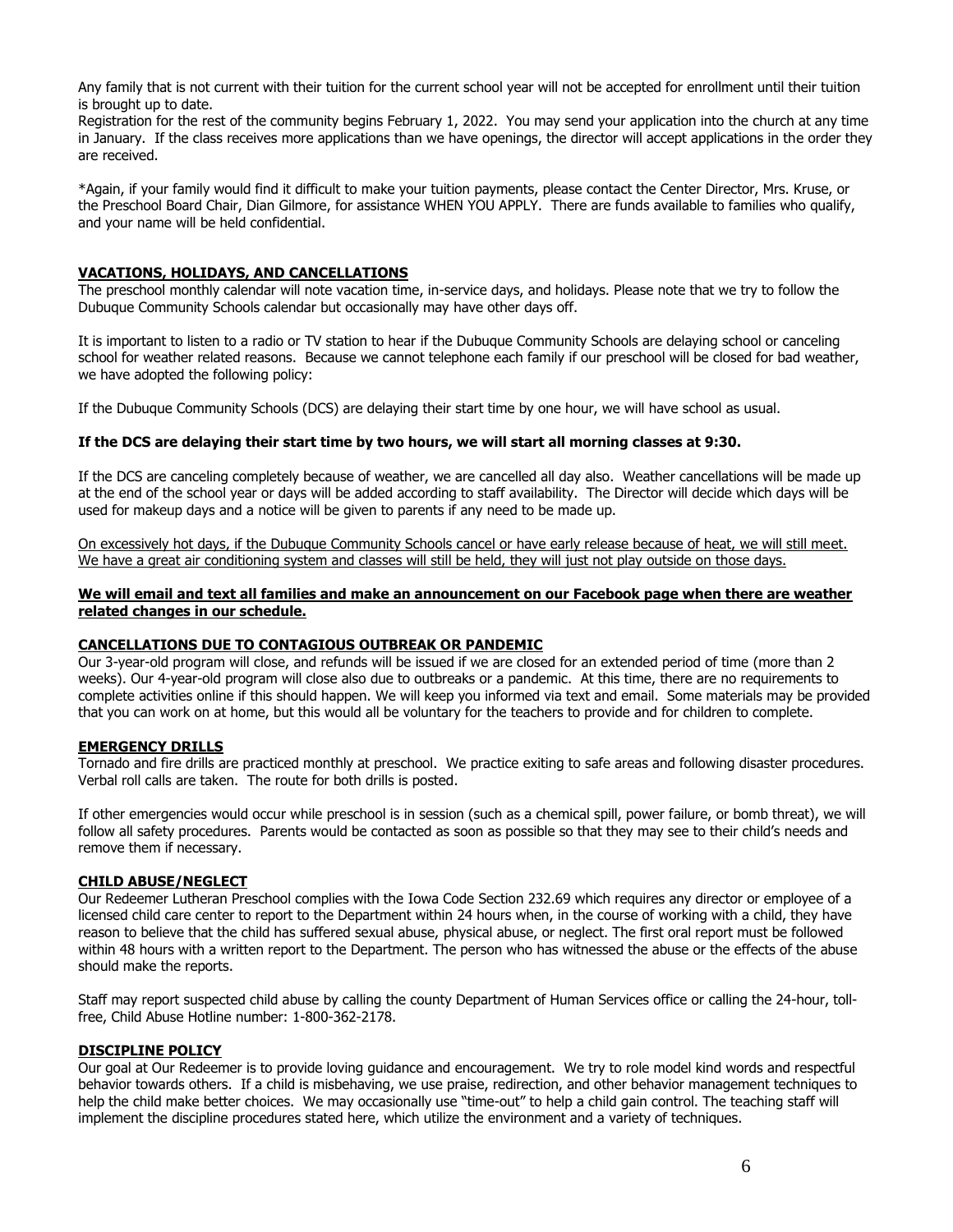#### **Techniques**

a. Praise and other positive cues such as smiling, and spending time with individual children will be consciously used to reinforce appropriate behaviors. Teaching staff will also be appreciative of children's attempts that do not succeed.

b. Redirection - When practical, teaching staff will suggest alternative choices of activities to avoid conflict. This method is particularly effective for very young children. Redirection will include communication with the child as to how they might handle the situation.

c. Breather - A breather is appropriate for calming children when their behavior is getting out of hand, before it becomes disruptive or dangerous. It is also used for minor infractions, to remind the child of more appropriate behavior. In a breather, a child sits away from the group and decides himself when he has regained control and is ready to rejoin the group. This method allows the child to exercise self-control, as the expectations are that the child calms himself/herself down. The child also has control in determining the length of time that is needed. The Breather will include communication with the child as to how they might handle the situation.

d. Time Out - In a time out, the teaching staff exercises more control, deciding when it will begin, how long it will last and when it is over. Time outs are used when age and developmentally appropriate. They will always involve a discussion of the rule, to make sure the child understands why (s)he is being given a time out. Time outs will be given automatically in cases of violence or where there is danger of the child hurting himself/herself or others.

In all cases a discussion of other ways to behave, emotions involved, various possible solutions to the problem will take place. We have chosen to use these methods of discipline because they require communication. They are an opportunity for the teaching staff to promote the learning of verbal and problem-solving skills, as well as recognition of and empathy for the needs of other people.

#### **Additional discipline techniques**

If the above techniques are ineffective, the teaching staff will document and contact parent(s)/guardian(s) concerning all behaviors that are inappropriate.

#### **Inability to adjust**

If a child has had difficulty adjusting to the program, then a meeting will be held between the Teacher and parent. At this time, they will discuss the situation and problem solve to find a way to help the child benefit from his/her experience at Our Redeemer. If a child is not successfully able to participate and meet the behavioral expectations of the program, another meeting will be held to determine if the child will be able to remain in the program. Lead Staff or Administrative Staff may also meet to discuss any benefits provided from a consultation with Keystone Area Education Agency that partners with local schools, teachers, and parents, to provide services that support Dubuque's children and schools.

#### **COMMUNICATION BETWEEN HOME AND SCHOOL**

E-MAIL: Some of the teachers and the director have e-mail addresses. Families are encouraged to contact them when there are any questions, concerns, or compliments. Families must understand that e-mail messages may not be read each day and an immediate response should not be expected.

TAKE HOME FOLDER: Everyday a take home folder is sent home with each student. This folder includes newsletters, calendars, field trip forms, information from community agencies, and any other bits of information that families need to know about.

INFORMAL CONFERENCES: There may be times that family members may want to talk to the teacher at the beginning of the school day. Since this is a very busy time of the day for the student and teacher, we ask that the family member make arrangements for a time to talk that is more convenient to the teacher and the family member.

NEWSLETTER: The classroom teacher will send home newsletters weekly. The center director will send home a monthly newsletter. These newsletters give information about upcoming events and progress being made in classrooms.

PHONE: All teachers and the director may be contacted via phone. In some cases, staff give families their cell phone numbers or home numbers. Families are encouraged to call the school first and leave a message out of respect to staff and their personal time. Emergencies may arise and families are encouraged to contact staff members through the contact number given. Families must understand that phone messages may not be responded to immediately and an immediate response should not be expected.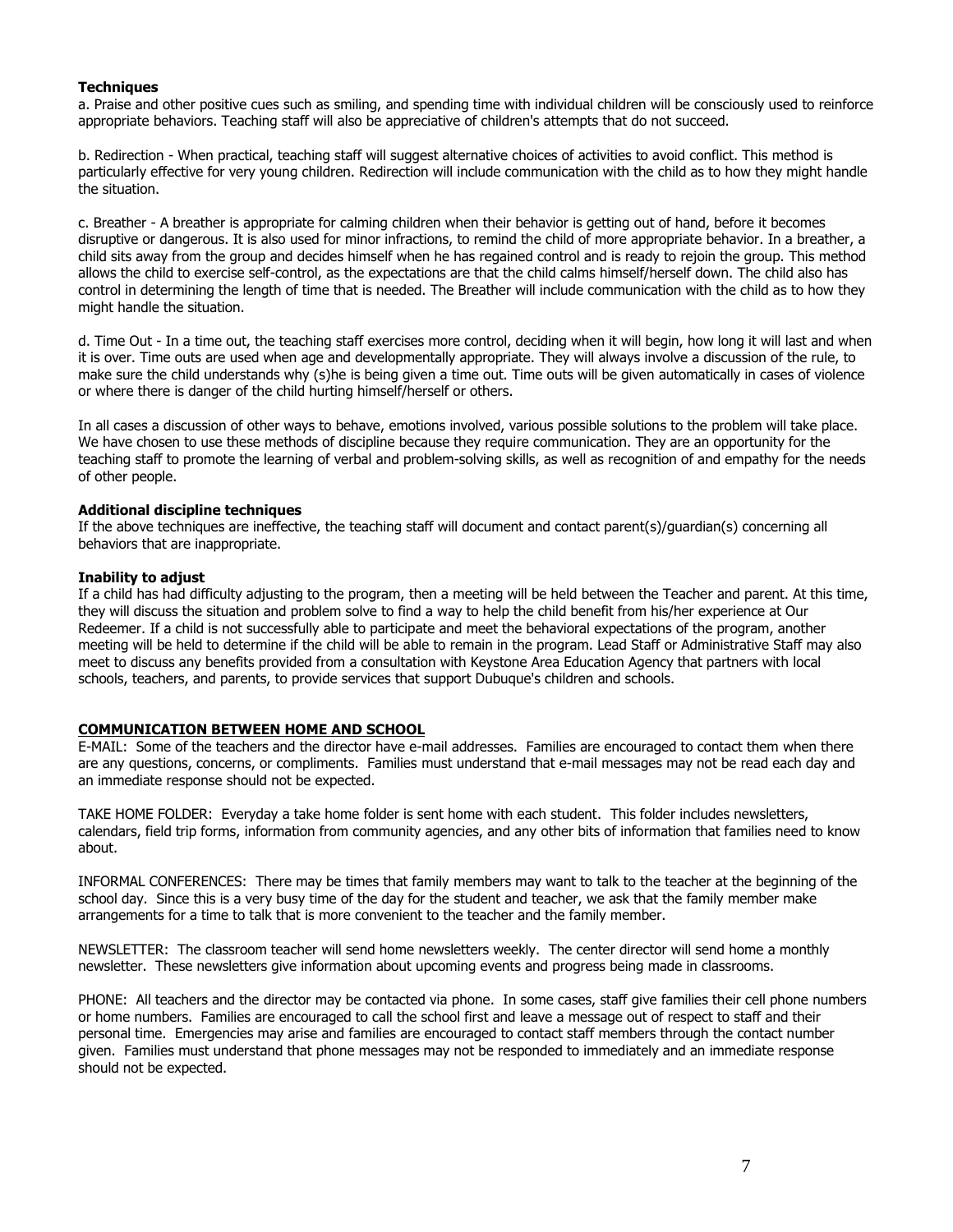## **PARENT – TEACHER CONFERENCES**

In August, we have a Parent Orientation night/Open House. This allows parents a time to meet with their child's teacher and discuss expectations for the upcoming school year. Parent-Teacher Conferences for all preschool students will be held twice a year, once in the Fall and once again in the Spring. Student Evaluations will be sent home for all students. Parents may consult the teacher on matters concerning their child or the school. If needed, the teacher will notify parents concerning a problem.

#### **SNACK AND BEVERAGE**

The Preschool will be preparing the snack and beverage for your child. Some snacks may be related to the lesson taught on that particular day. We pray before every snack. The snack schedule will be posted for parents to view on the parent info board and also in the classroom. Snacks shall have food from two separate food groups present. Changes to the daily snack are to be recorded on the snack schedule.

We enjoy celebrating birthdays and other special occasions with your child. If your child would like to bring a special treat to share with their class, they are welcome to do so. **We will ask that only prepackaged treats be brought from home i.e. Little Debbie Snacks, Rice Krispie Treats, Individual packs of cookies or crackers. The package must contain the list of ingredients so we can determine what the item contains due to food allergies. DO NOT bring anything that contains nuts or products made from nuts. We will not be serving peanut butter due to food allergies.**  Please discuss the treat you will bring with your child's teacher, because food brought from home will be supplemented when necessary to ensure that good nutrition guidelines are still followed. **We ask that you try to avoid sending cupcakes as a treat item.** Teachers should be made aware of any food allergy. Due to Covid-19 restrictions, we are sticking to all items being prepackaged if you choose to send a birthday treat. No exceptions will be made even if we do not have any food allergies.

#### **ENROLLMENT WITHDRAWAL**

If you find it necessary to withdraw your child from preschool, please let us know in writing two weeks in advance, if possible. Again, there are no refunds for fees.

#### **HEALTH INFORMATION**

Please call the preschool if your child will be absent. Please do not send your child to preschool if the child's temperature is 101 degrees or above. **Your child should be fever free for 24 hours before returning to school**. **If your child is vomiting or has diarrhea, we ask that you do not bring him/her until s/he has shown no signs of illness for 24 hours**. Your child should be kept home for other illnesses as well—abdominal pain, strep throat, rashes, pink eye, chicken pox or other infectious illnesses which will require you to consult a doctor. After this consultation, the advice of the doctor needs to be shared with the preschool staff and then your child may return to the center. Please also keep us informed of any illnesses that your child may have when absent as we need to keep other parents informed of what their child has been exposed to. Only the illness will be posted, not your child's name.

#### **Please see Covid-19 section for further exclusions and policies.**

We work hard to keep our classroom as healthy an environment as possible with sanitizing surfaces and following good health practices like frequent hand washing. If your child becomes ill while at the center, parents or other individuals listed on your emergency forms will be contacted to remove your child. Our center is not licensed for ill-child care. A quiet area will be made for your child, but we do ask that all ill children be picked up as soon as possible.

Please talk to your child's teacher if any medication will be needed during preschool. **We will need your doctor's permission to administer any type of medication, prescription or non-prescription.** This includes items such as lip gloss, sunscreen, cough drops, and lotions. **Please do not send these items to school in your child's bookbag.**

For minor incidents, a written incident report will be completed based on the information observed and received from the child. You as the parent will review the report with the teacher and sign a copy. One copy shall be given to the parent and the original shall be kept in the student's file.

A copy of our center's policies and programs are always available to parents. A copy of the Iowa Department of Human Services' Licensing Standards and Procedures is available upon request. Concerns should be directed to our area Child Consultant whose name, address, and telephone number are posted outside the classroom.

#### **ORAL HEALTH POLICY**

We participate with the Visiting Nurse Association that provides dental education, screening, and fluoride application to preschoolers in our school when available. The goal of this program is to ensure that preschool-aged children experience oral health through education and early preventive services. All children who attend our preschool and who return a signed consent form are eligible for this program. Education, screening of the mouth and teeth, and fluoride varnish are provided by a licensed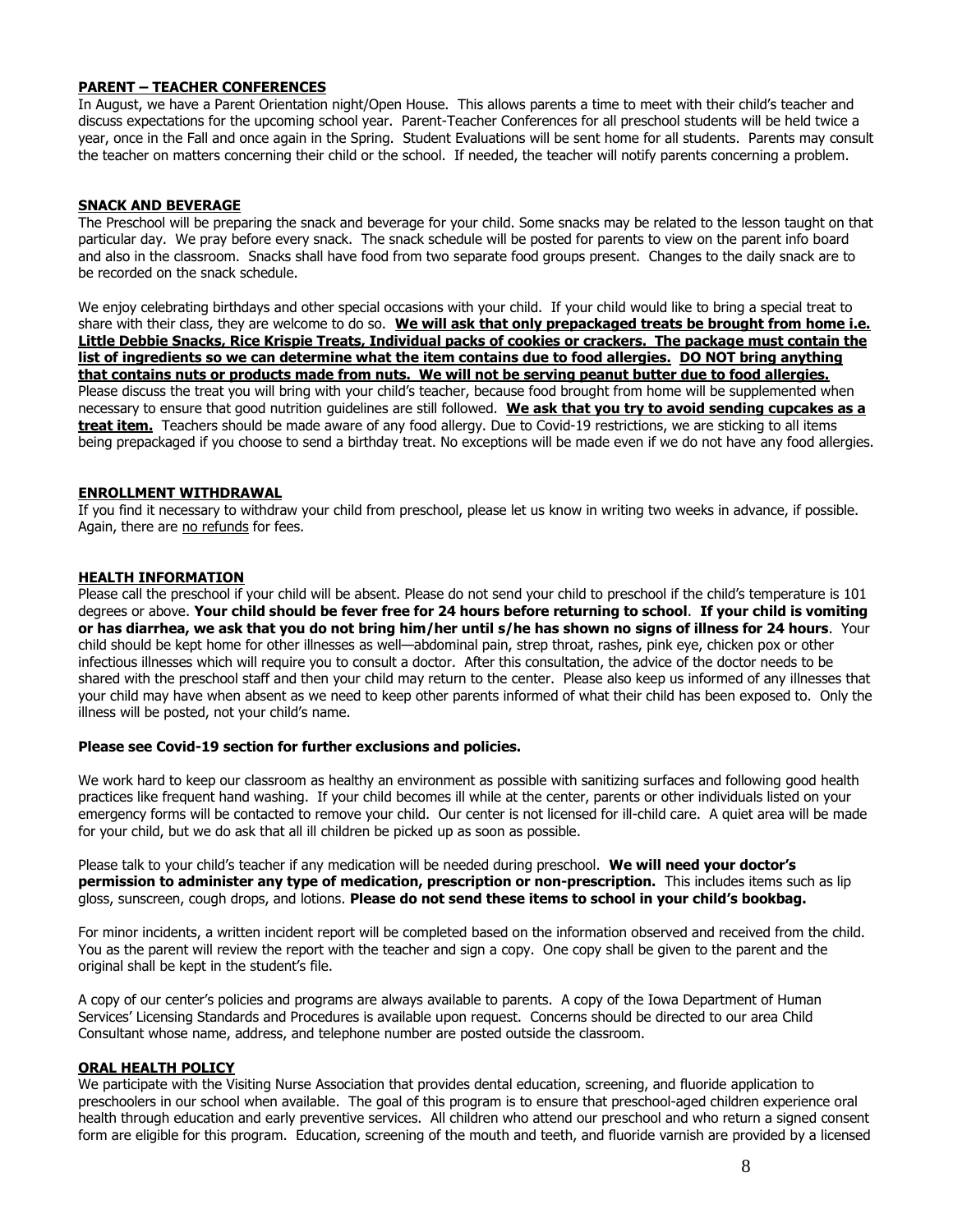dental hygienist. No tools are used and each child receives a new toothbrush. The fluoride varnish is long proven to prevent cavities and can reverse decay in the early stages. This is a simple painted on tooth colored liquid that's tolerated by all ages. Children can drink or rinse immediately after but should wait until bedtime to brush their teeth to give it extra time to work.

#### **BITING POLICY**

#### 1. Center Perspective on Biting

Biting is a very common behavior among children birth to three years. It is important to think positively of children who bite. Biting is a form of communication, as biting is almost always a response to the child's needs not being met or coping with a challenge or stressor.

We offer small class sizes to try to ensure a healthy relationship develops between teachers and child. This allows each teacher to recognize each child's needs and to adjust routines to individualize care. Teachers can anticipate behaviors that are likely to occur and redirect children to help guide them toward controlling their own impulses and behavior.

#### 2. Center Response to Biting

Teachers will keep their feelings in check and not express frustration or anger to the child.

Teachers will ensure all children are safe from being bitten again.

Teachers should in a firm, calm voice, address the child that bit in a short, simple, and clear way.

Teachers should shift their attention to the child who was bitten and show concern and support for that child.

Teachers will go back and talk with the child about the different strategies s/he can use next time, instead of biting.

3. Assessment of Supervision, Context, and Environment in which the biting occurred.

We will assess the quality of the relationships between the child and primary caregivers. Is there a nurturing relationship with the child? Does the teacher know the child's needs, interests, routines, and preferences? Does the teacher need further professional development?

We will assess the environmental influences on the child's behavior.

Does the environment prevent large groups and reduce disorder? Are there long waits and duplicate toys? Are the centers organized to minimize confusion and stress? Is there a quiet place where children can go when overwhelmed?

We will assess the social emotional supports for the children.

Are children provided safe and secure daily routines? Are transitions managed effectively? Do caregivers routinely assist children with identifying feelings and learning to calm themselves?

We will assess these situations through observations and documentation of these observations to determine what is causing the biting behavior.

4. Response to Child or Staff who were bitten

The child who did the biting shall rinse his/her mouth out with water immediately. The child who was bitten shall be immediately cared for and shown concern and support. First aid procedures will be administered if necessary.

5. Notification Process to Parents of Children Involved

An incident report form will be filled out for both children involved. A brief verbal description of the incident will be given to parents as well. Parents will sign the incident report with a copy given to them and a copy kept in the child's file.

#### 6. Documentation

A paragraph describing the incident will be submitted on the incident form. This form will be kept in the child's file. If the biting continues, confidential observations will be recorded regarding the child, the environment, and caregiver interactions. Interventions will be tried and documentation of the results of each intervention will be made also.

#### 7. Confidentiality

Under no circumstances will staff tell the parents who their child bit or who bit their child.

#### 8. First Aid Procedures

Clean the wound with soap and water. Apply a bandage if needed. An ice pack can be applied for pain. If the skin is broken, you may suggest the bitten child be seen by a health care provider, as there are possibilities for tetanus, hepatitis, or infection.

## **ATTENDANCE and ABSENCES**

We expect your child will be in attendance every day that preschool meets. However, we do understand that illnesses and other events occur. The preschool needs to be notified if your child will be absent from school for any reason. Please call (563) 588-1247 ext. 110 (Office), Ext. 105 (3-year-old Room) or Ext. 104 (4-year-old Room). You may also email the director at [orlpreschool@gmail.com](mailto:orlpreschool@gmail.com) if your child will be absent.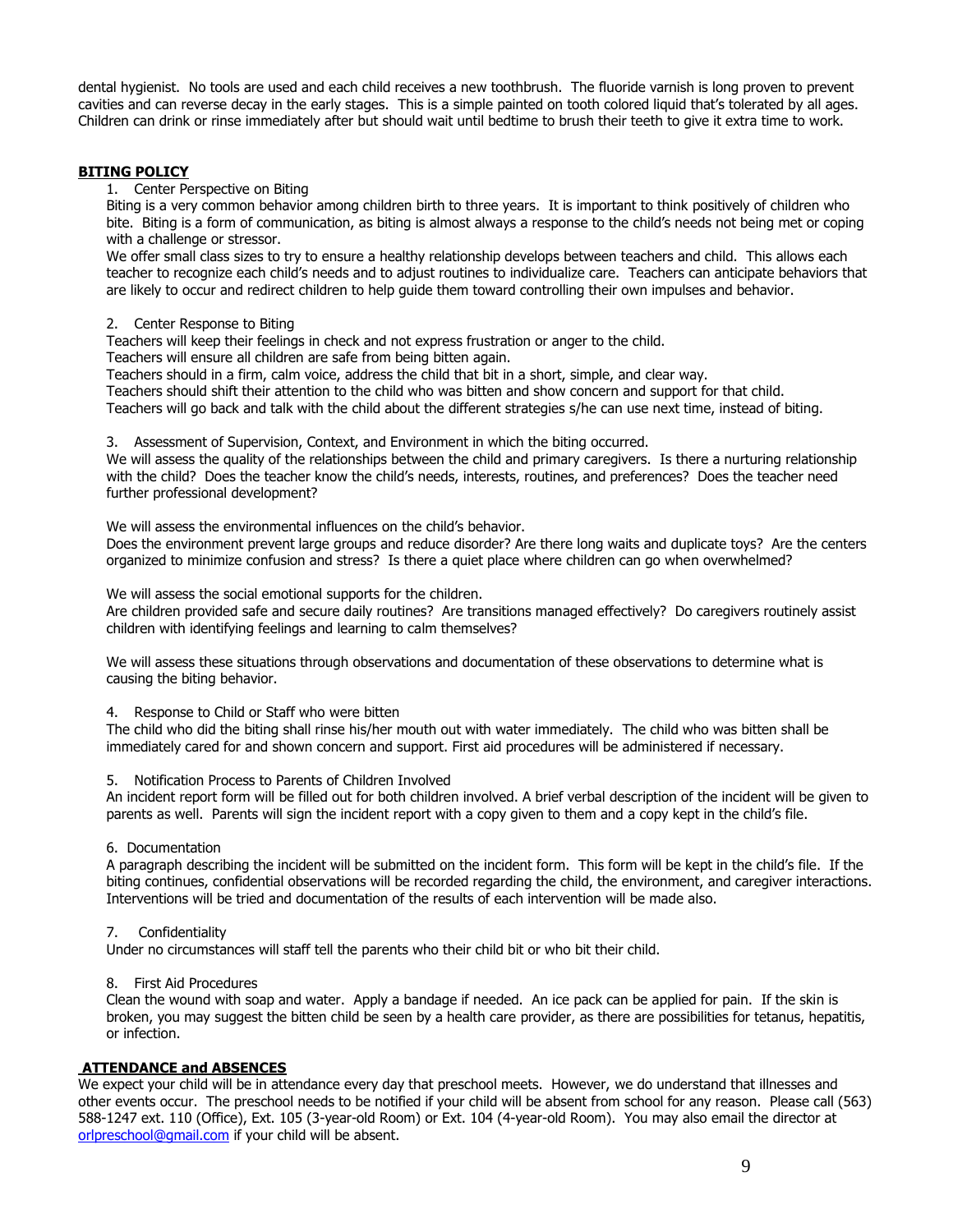New Law as of July 1, 2013: A child who has reached the age of four by September 15 and who is enrolled in a Statewide Voluntary Preschool Program is of compulsory attendance age unless the child's parent or guardian provides written notice to the preschool of the "intent to remove the child from enrollment in the preschool program." Iowa Code § 299.1A(2) (2013).

## **CLOTHING**

Washable, comfortable play clothing and appropriate shoes should be worn at all times. Outdoor clothing should be labeled with the child's name. A book bag or school backpack is needed to carry school items home in. We ask that a spare set of "emergency" clothing be kept in your child's bookbag at all times.

## **SHOW AND TELL**

You will be notified of your child's assigned show and tell days and the types of items to bring. No toys should be brought to preschool unless it is for the show and tell topic. If your child needs a toy or blanket for a temporary adjustment period, please inform your child's teachers. We do not allow toy guns, swords or knives, as they encourage aggressive behavior toward one another. We do not want this behavior expressed in our school. We also ask that children do not bring money, food, juice, or chewing gum to school unless it is a treat for all class members.

#### **FAMILY DATA CHANGES**

Please give us prompt notification of any changes of family status, address, phone numbers, etc. This ensures better safety coverage for your child. If your insurance information should change during the school year, please see the Director to update the file.

#### **ARRIVAL AND DISMISSAL**

An adult should walk the child to his/her classroom before class starts and be waiting outside the classroom door when class ends to walk the child to his/her car. Please observe starting and dismissal times for your child's class. Due to needed teacher prep time, the door to the preschool will remain locked until **5 minutes** before the start of class. We also request that you pick up your child within five minutes after dismissal. Your absence at pick-up time can be upsetting to the child. If an emergency situation exists that prevents you from picking up your child on time, please contact the preschool (588-1247) as soon as possible. **Children will not be released to any person who does not have prior written parental permission.** Identification may be required. The doors to the building are locked during the school day and get unlocked a few minutes prior to arrival/dismissal time. Staff members are not allowed to take children home unless the staff member is listed as a pickup person.

**These procedures may change during the year depending upon DHS COVID-19 Guidance.**

#### **EARLY DROP OFF/LATE PICK-UP**

We realize that unforeseen circumstances do come up. Please notify us by phone as soon as possible if you know you are going to be late or need to arrive early. Being ten minutes late occasionally due to horrible traffic is not the same as being ten minutes late every day. Please respect the staff's personal time and be on time to drop off and pick up your child(ren). Our phone number is 588-1247 ext. 104 for the 4-year-olds and ext. 105 for the 3-year-olds if you need to reach us. The answering machine also lists these extension numbers.

#### **EARLY DROP OFF/LATE PICK-UP FEE**

When you drop off early or arrive late to pick up your child, a caregiver must be paid extra money in wages to stay with your child. You will be charged a \$10 fee for any portion of each 1/2 period of time that you are early or late. (ie. if you are ten to thirty minutes early/late you will be charged \$10 and if you are 30 minutes to 60 minutes early/late you will be charged \$20).

#### **SPECIAL OCCASIONS**

A preschool orientation is held at the beginning of the school year. The children participate in holiday parties. They also sing during a church service in the winter. The school year may conclude with a field trip to the Arboretum. **Some of these activities may not be held during a pandemic.**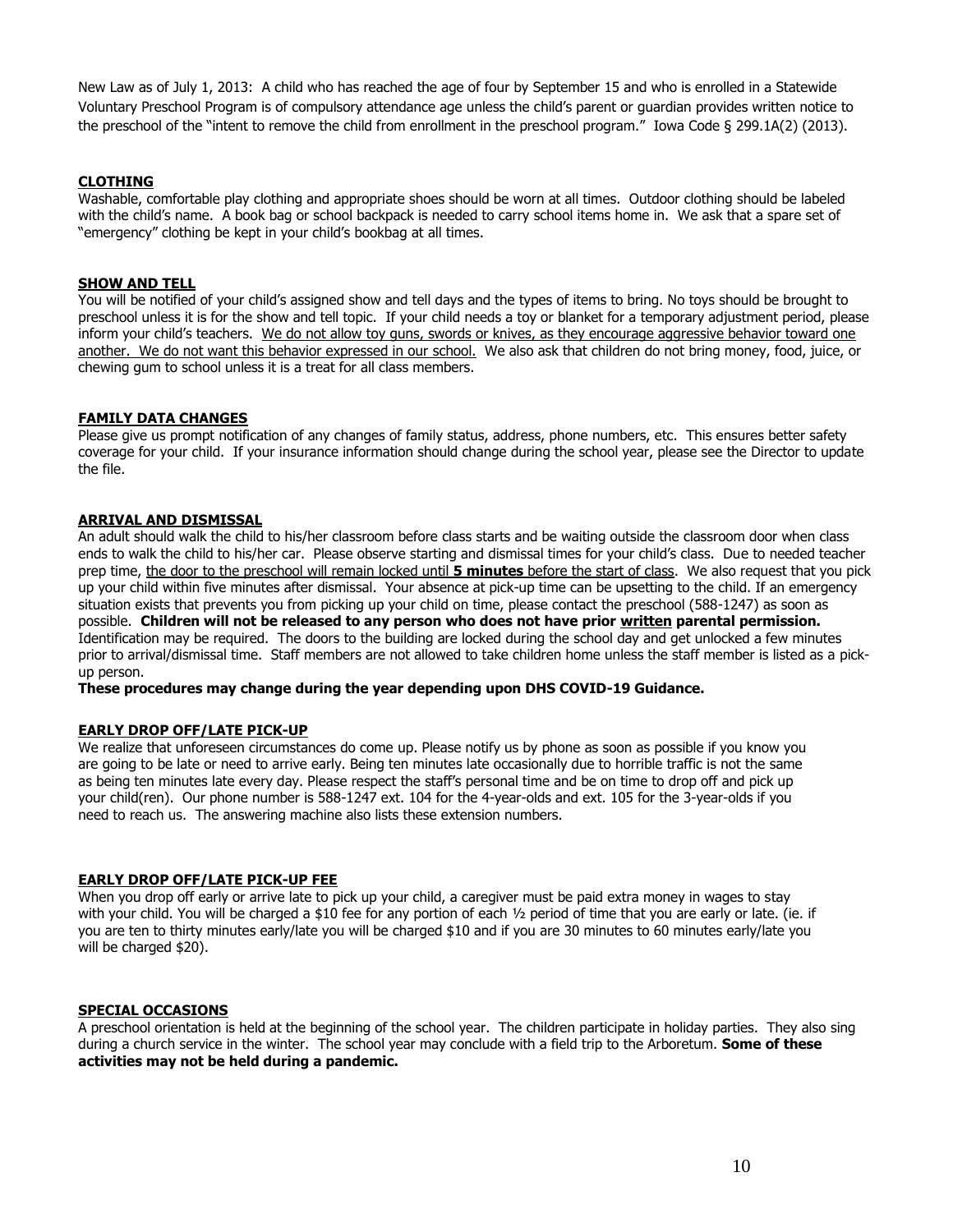#### **UNLIMITED ACCESS**

You are welcome to visit and observe the Preschool at any time. Take note of any scheduled field trips or other days when the children are gone from school. Parents will always have unlimited access to their children and to the providers caring for their children during the center's hours of operation, unless parental contact is prohibited by court order. However, you must ring the doorbell at the preschool entrance to be admitted into the building. For your child's safety, this door is locked during the school session.

#### **During a pandemic, parents may not be allowed in the building.**

#### **UNAUTHORIZED ACCESS**

Any person in Our Redeemer Preschool who is not the Director, staff member, substitute, or volunteer who has had a record check and approval to be involved with child care shall not have "unauthorized access" to children for whom that person is not the parent, quardian, or custodian.

The following people can be on our property when children are present: Director, Staff members, substitutes, family members of students, Our Redeemer Lutheran Church Pastors, and Our Redeemer church members.

In our classrooms, the only people allowed regularly are teachers, associates, and immediate family members of students. The family members will not have had a formal record check so will not be left alone with any child other than their own. There may be times family members can help in the classrooms on special occasions or can come in to be guest readers. These will be large group activities and both staff will be present to ensure safety of our students. Family members will not be alone, as both staff will be sitting on the floor with students when they are guest readers. Family members will be paired with another staff member if working in small groups with children. This staff member will be supervising what the parent does and will not leave the family member unattended.

## **During a pandemic, parents may not be allowed in the building.**

There are church members on the property, but they do not have access to our children unless staff members are present. These meetings are limited mainly to walking through the halls or being in the Fellowship Hall together. No direct contact is made between church members and students. Church members can not enter the building without coming through the front doors of the building. This door is locked to help with admittance. The church secretary allows people to come into the building if they have church business to take care of during school hours. **During a pandemic, church members will not be allowed in the preschool rooms or bathrooms during school hours.**

The pastors will go through a formal record check process as there are times when the pastors will be with the students during Chapel once a week. Normally both staff members are present during chapel. However, if something should happen with another student, at least one staff member will always be present to monitor the interactions between the pastor and student.

All staff members are responsible for supervising and monitoring other adults who are around our students. If there is a conflict, the Director will be informed and will take care of the situation reporting things to the proper authorities.

A sex offender who has been convicted of a sex offense against a minor who is required to register with the Iowa sex offender registry shall not be allowed in the center at any time. If the sex offender has a child in attendance at this center, a staff member will meet the child at the door so the sex offender will not need to come into the building. A sex offender shall not operate, manage, be employed by, or act as a contractor or volunteer at a child care center.

The policy will be shared with parents, guardians, and custodians of all children in the parent handbook.

#### **PROSPECTIVE PARENTS/ORIENTATION**

When a prospective parent calls, the Director tells them briefly about what we offer during our preschool time, what sections are available, and any fees associated with sending their child to Our Redeemer Preschool. A tour is arranged if they would like one. A brochure is mailed or emailed to them also. If a parent emails regarding preschool information, the above information is shared to them via email. A tour is arranged and a brochure is emailed to them.

During a tour of the facility, the parents are shown both classrooms, the playground, the fellowship hall, and the chapel area. We discuss the daily schedule and curriculum and go over any questions or concerns the parents may have. **During a pandemic, tours can only be done when children are not present in the building.**

Orientation for three-year-olds is held the week before school starts in August. Each family is allotted a 30-minute time period to meet with the classroom teacher and associate. During this time, we talk about our classroom and answer any questions parents may have. We also verify that parents have everything turned in. Parents receive a folder containing a parent handbook, the yearly calendar, a classroom schedule, a monthly calendar, a newsletter, and other important information about our classroom and school. The items in the folder are gone through 1 by-1 with parents to ensure that they understand all items included in this folder. Items sent home throughout the school year are sent with students, as well as hung up in the hall, to help ensure parents know what is going on. **During a pandemic, these visits will still be held in the classroom.**

Families in the 4-year-old program receive Home Visits. These also will be a 30-minute time period to meet with the classroom teacher and associate. During this time, we talk about our classroom and answer any questions parents may have. We also verify that parents have everything turned in. Parents receive a folder containing a parent handbook, the yearly calendar, a classroom schedule, a monthly calendar, a newsletter, and other important information about our classroom and school. The items in the folder are gone through 1-by-1 with parents to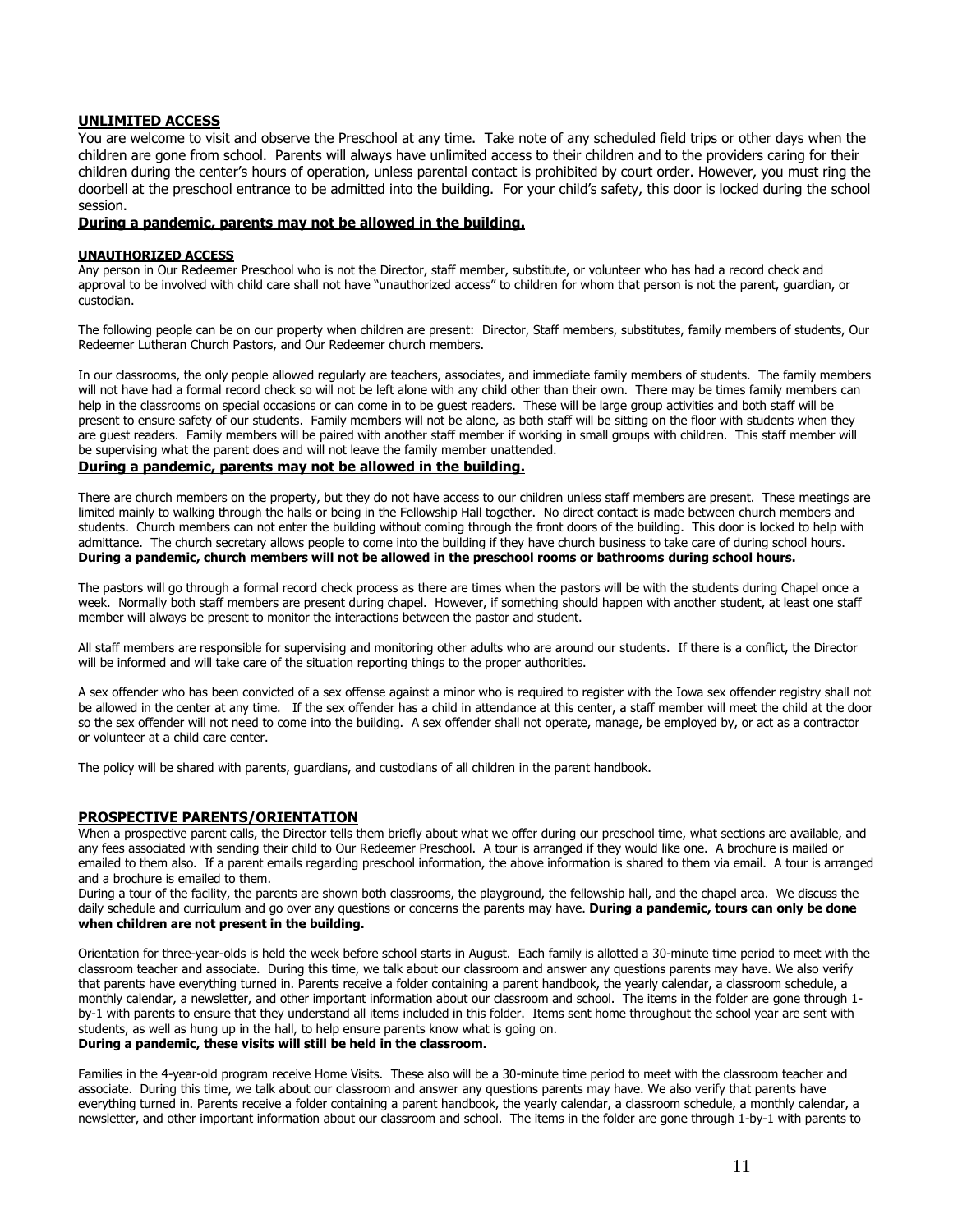ensure that they understand all items included in this folder. We will also host an Open House night prior to school starting so that the children and parents can see the classroom and meet the teachers before the home visit. **During a pandemic, these visits may be done in the classroom.**

## **FIELD TRIPS**

Parents will be notified and asked to authorize permission for each field trip planned for your child's class. Options may be discussed with your child's teacher if your child does not participate. We believe field trips are valuable learning experiences and lots of fun. But, safety of children is always of utmost importance. Teachers cannot provide transportation, so parents will be asked to drive their own child. **A parent must only transport his/her own child to and from the field trip or make arrangements for his/her child to be transported. We can no longer have parent volunteers to drive other students other than their own child.** Children that are three – five years old must be buckled into appropriate child safety seats (see chart below). All children must only ride in back seats. All staff shall remain with children at all times during a field trip activity. **One additional staff over the required staff ratio is required for any activity away from the licensed premise.** We plan walking trips, a few trips where we need parent drivers, we use the trolley on occasion, and we have several educational programs here at Our Redeemer Preschool.

**During a pandemic, we will not have field trips.**

#### **Nationally Recommended Standards for Safe Use of Child Restraint Systems**

|                                   | <b>TODDLER/PRESCHOOL</b>                                                                            | <b>YOUNG CHILDREN</b>                                                           |
|-----------------------------------|-----------------------------------------------------------------------------------------------------|---------------------------------------------------------------------------------|
| <b>WEIGHT</b>                     | Over 1 year and 20-40 lbs.                                                                          | Over 40 lbs. up to 80 lbs. and 4'9" tall                                        |
| <b>TYPE OF SEAT</b>               | Convertible or forward-facing                                                                       | Belt positioning booster seat                                                   |
| <b>ALWAYS MAKE</b><br><b>SURE</b> | Harness straps should be at or above<br>shoulders<br>Most seats require top slot for forward facing | Belt positioning booster seats must be used with<br>both lap AND shoulder belt. |
| <b>WARNING</b>                    | All children under age 13 should ride in the<br>back seat                                           | Make sure the lap belt fits low and tight to avoid<br>abdominal injuries        |

## **T-SHIRTS**

At the beginning of each school year, Our Redeemer Preschool t-shirts will be purchased for your child. The shirt is a purple, 50-50 fabric, short sleeve shirt with the preschool's logo and phone number printed on the front. There are two sizes: child's 4 (XS) and child's 6-8 (small). Children are asked to wear the shirts for certain programs and on all field trips.

## **SMOKING**

For the health of all staff and children, Our Redeemer's facility and property are smoke-free environments.

## **ANIMALS IN THE CLASSROOM**

Live animals will not be allowed in the building without prior permission of the director & lead teacher. The adult owner must provide appropriate supervision of the animal. Classroom pets or visiting animals appear to be in good health. Pets or visiting animals have documentation from a veterinarian or an animal shelter to show that the animals are fully immunized (if the animal should be so protected) and that the animal is suitable for contact with children. Teaching staff supervise all interactions between children and animals and instruct children on safe behavior when in close proximity to animals. Program staff make sure that any child who is allergic to a type of animal is not exposed to that animal. Reptiles are not allowed as classroom pets because of the risk for salmonella infection.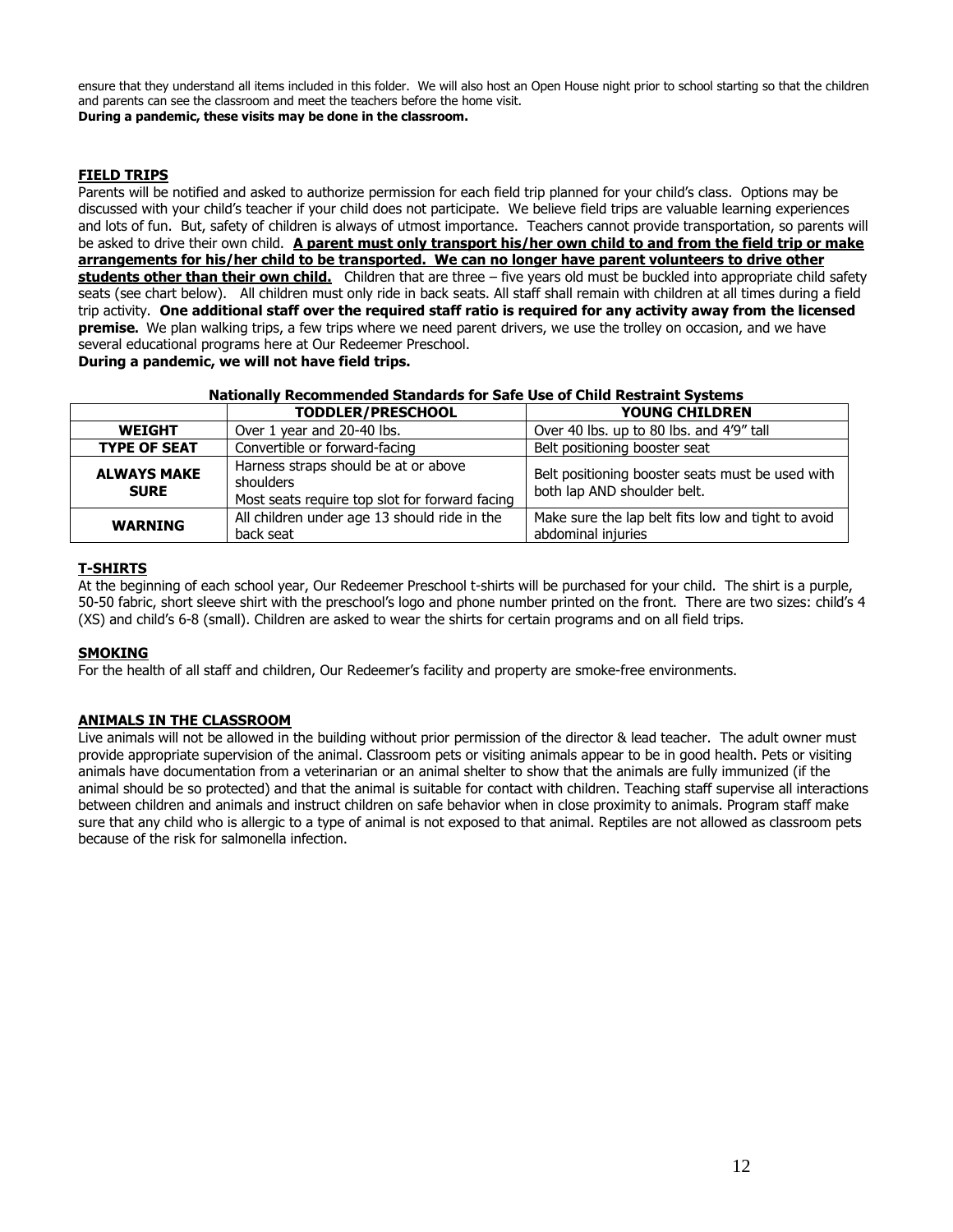Our Redeemer Lutheran Preschool 2021-2022 M-TH AM Classroom Schedule Mrs. Crimmins & Mrs. Shulista



- 8:30-8:45 Arrive/Free play/small groups
- 8:45-9:00 Jesus Time (Chapel Wednesday @ 8:45)
- 9:00-9:30 Gross motor activities (Outdoors or Fellowship Hall)
- 9:30-9:45 Circle Time (Jobs, Show & Tell)
- 9:45-10:00 Bathroom/Snack
- 10:00-10:10 Story Time (Story, Fingerplays, songs)
- 10:10-10:20 Large or Small Group Learning (Study activity/Art Project)
- 10:20-11:20 Centers (Free play time or work with a teacher)
- 11:20-11:30 Language Activities/Dismiss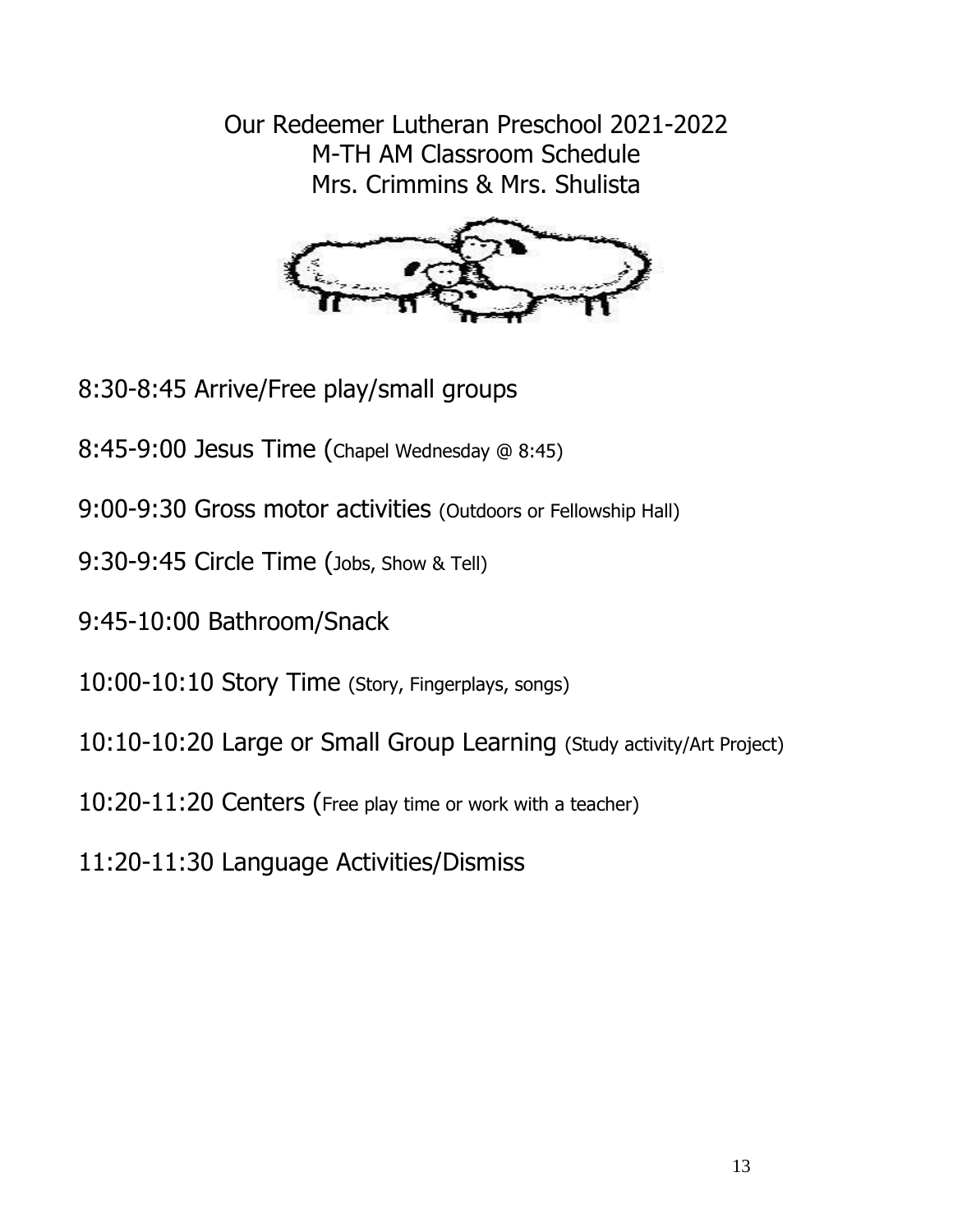Our Redeemer Lutheran Preschool 2021-2022 Monday through Thursday Afternoon Preschool Mrs. Kruse & Mrs. Shulista



- 12:30-12:45 Children Arrive; Free play/small groups
- 12:45-1:00 Jesus Time (Chapel Thursday @ 12:45)
- 1:00-1:30 Gross motor activities (Outdoors or in Fellowship Hall)
- 1:30-1:45 Circle Time (Pledge of Allegiance, jobs, calendar, weather, sharing time)
- 1:45-2:00 Bathroom break/Snack
- 2:00-2:10 Story Time (Story, Fingerplays, songs)
- 2:10-2:20 Large or Small Group Activities (Study activity/Art Project)
- 2:20-3:20 Centers (Free play time or work with a teacher)
- 3:20-3:30 Language Activities/Dismiss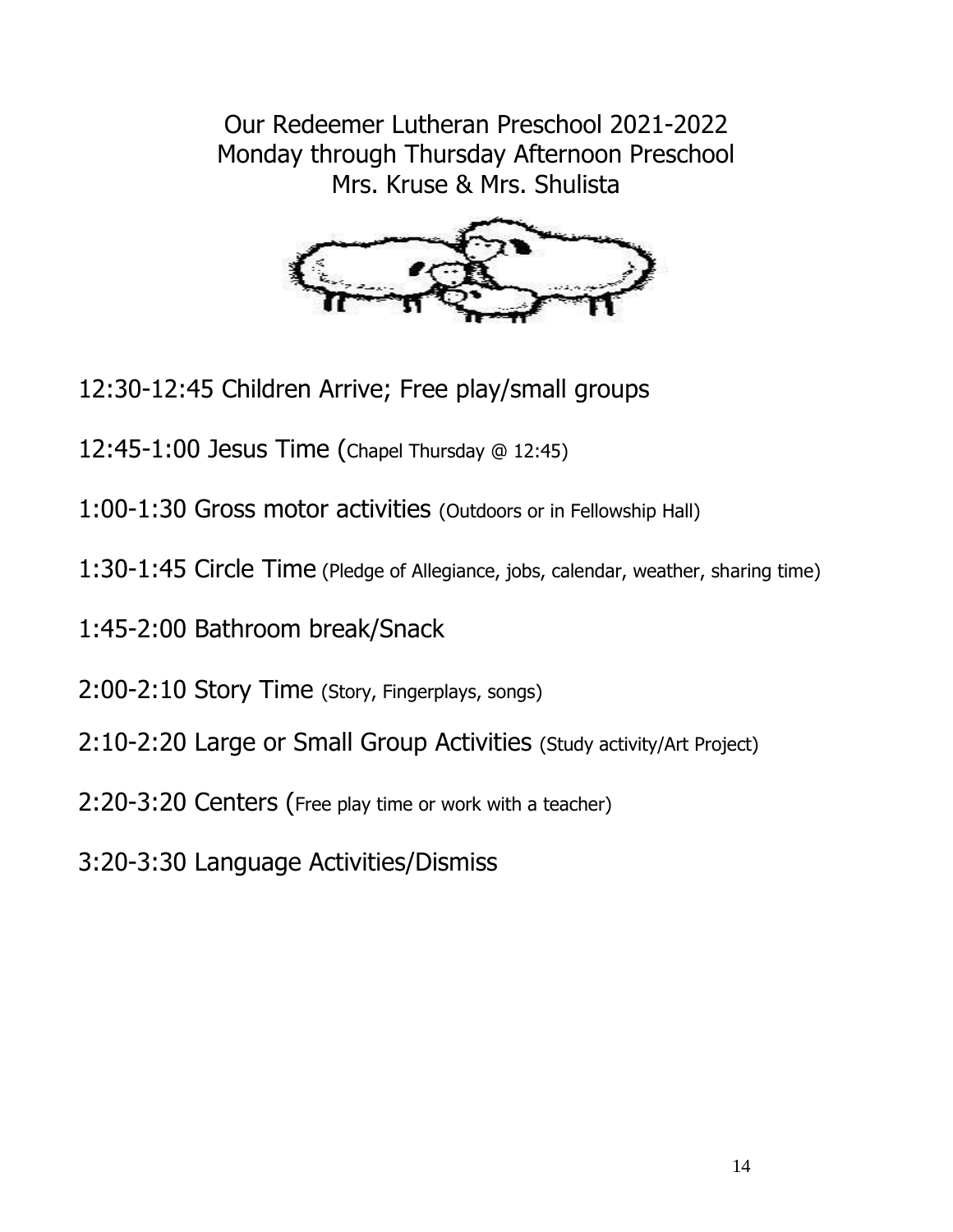Our Redeemer Lutheran Preschool 2021-2022 Monday/Wednesday & Tuesday/Thursday Preschool Mrs. Welter & Mrs. Troftgruben



- 8:40-8:50 Arrival
- 8:50-9:30 Centers
- 9:30-9:40 Calendar
- 9:40-9:50 Movement
- 9:50-10:00 Story
- 10:00-10:20 Snack Time
- 10:20-10:30 Movement
- 10:30-10:45 Bible Time/Chapel
- 10:45-11:00 Centers, FH, or playground
- 11:00-11:10 Circle Time
- 11:10-11:20 Dismissal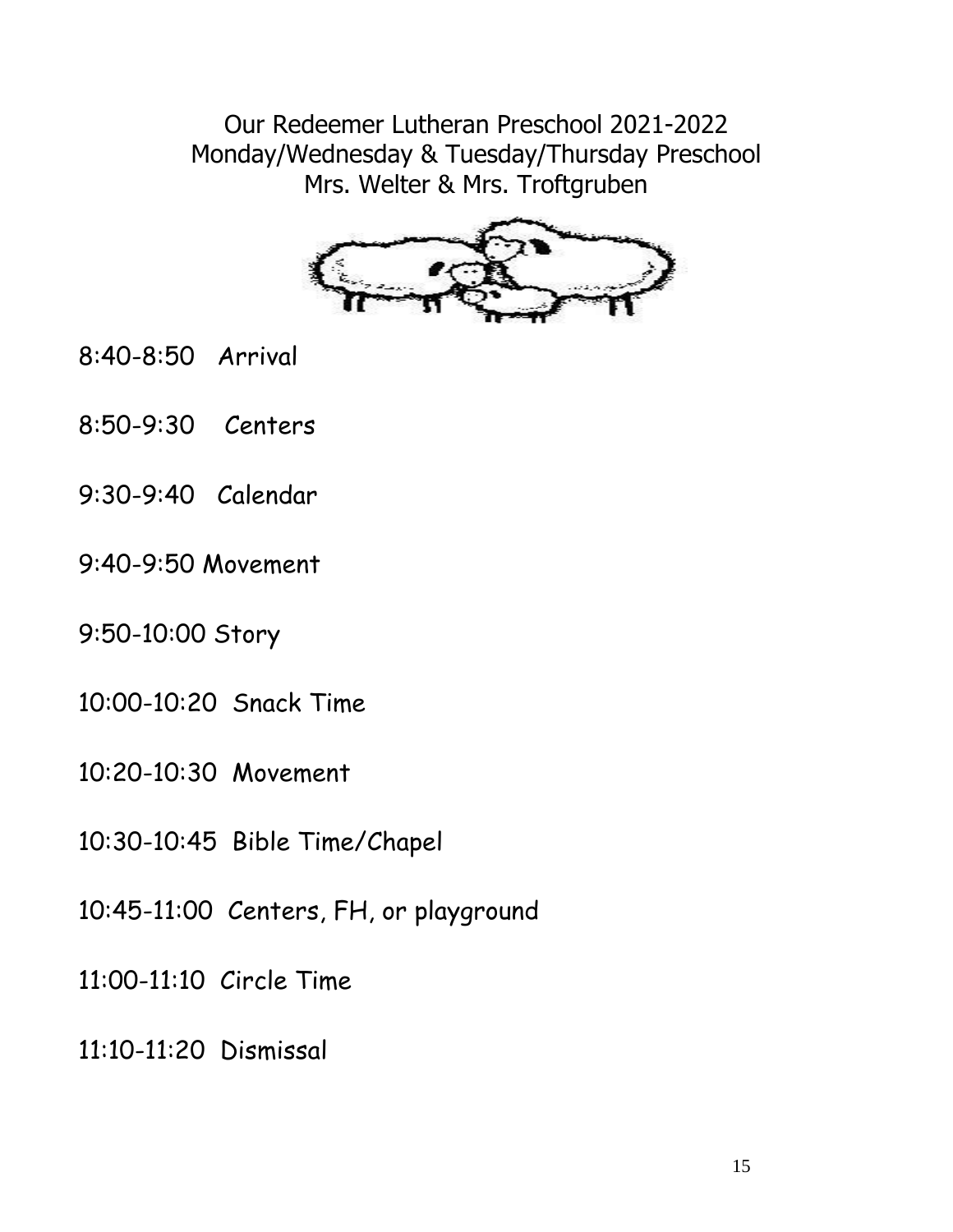

Train up a child in the way he should go, And when he is old he will not depart from it.

Proverbs 22:6